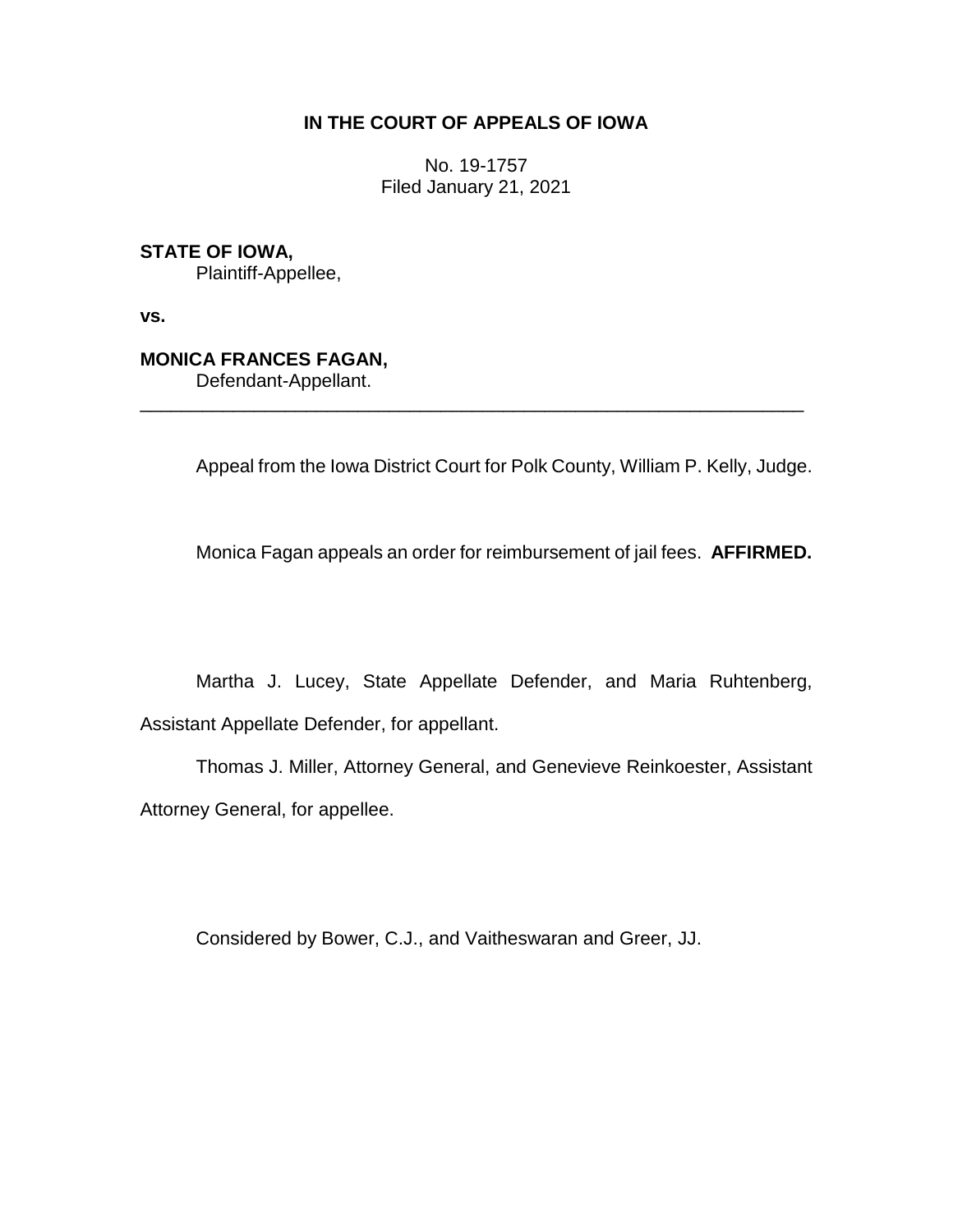### **BOWER, Chief Judge.**

 $\overline{a}$ 

Monica Fagan appeals an order for reimbursement of jail fees. We find her constitutional claims are not preserved and the reimbursement order is not void. We affirm.

## **I. Background Facts & Proceedings**

In January 2019, Fagan pleaded guilty to willful injury causing serious injury and first-degree robbery. She was sentenced on February  $27<sup>1</sup>$  The sentencing court suspended the fine for her offense and found she had "the reasonable ability to pay restitution of fees and costs in the amount approved by the State Public Defender or \$100, whichever is less."

On May 9, 2019, the district court approved a claim for reimbursement of jail fees totaling \$44,955.00—charges for administrative costs and room and board for 759 days. The order approving the jail fees was sent to Fagan's home address, not to her department of corrections location.

On July 25, Fagan requested a hearing on the jail fees issue, which the court granted. Fagan participated in the hearing representing herself, asserting she did not have the ability to pay that amount and asking the court to modify or expunge the fees. The court denied her motion stating, "I would recommend trying the administrative route and seeing if working directly with the jail they could work an arrangement with you, but I don't think this court has the discretion to alter that number especially based on your ability to pay."

<sup>&</sup>lt;sup>1</sup> We affirmed her convictions on appeal but vacated part her sentence relating to a mandatory minimum prison term and remanded for resentencing. *State v. Fagan*, No. 19-0492, 2020 WL 1310319, at \*3 (Iowa Ct. App. Mar. 18, 2020).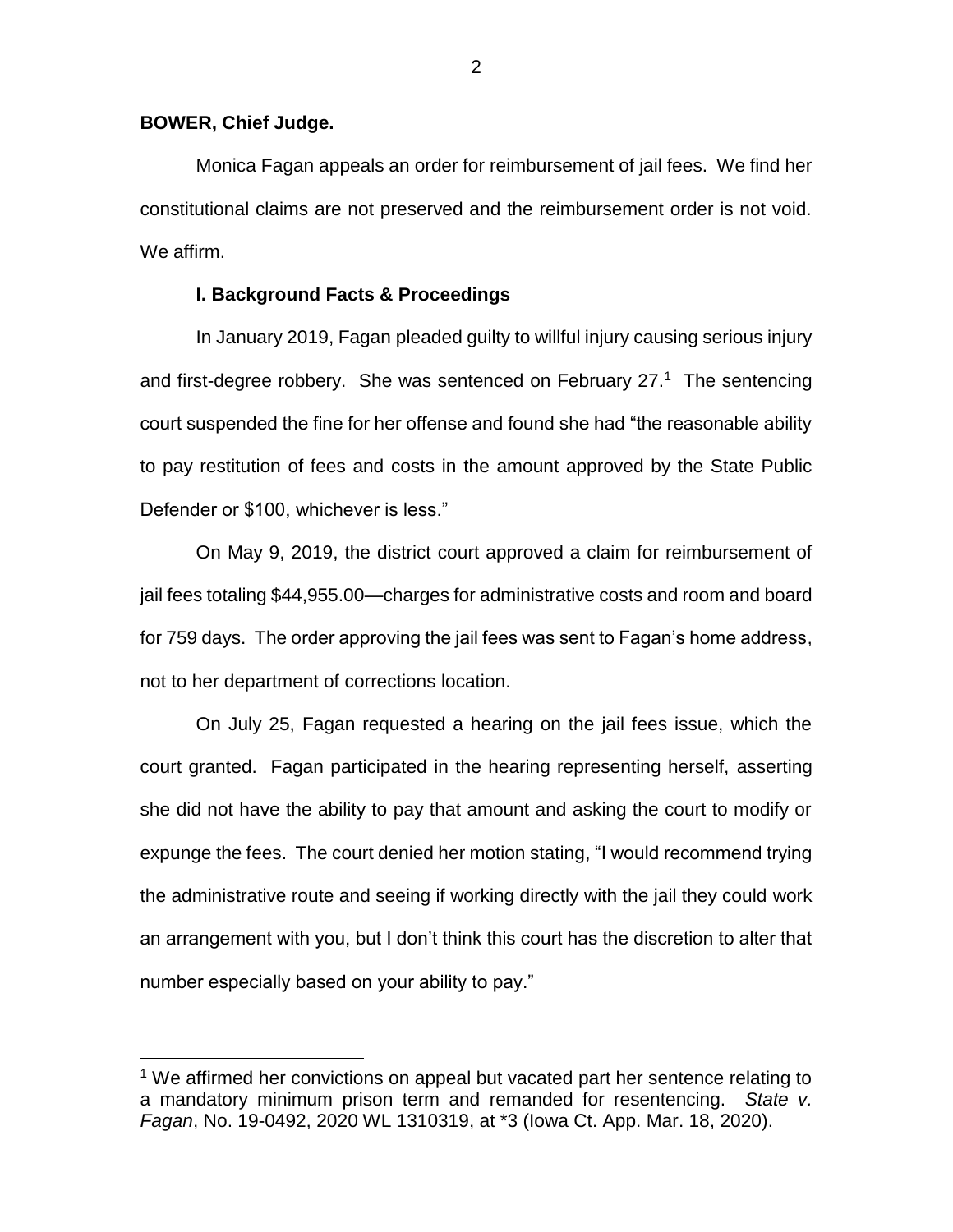Fagan appeals. She asserts Iowa Code section 356.7 (2019) violates her due process rights both on its face and as-applied, the reimbursement order is an unconstitutionally excessive fine, and the judgment is void and must be vacated.

#### **II. Standard of Review**

"We review rulings on questions of statutory interpretation for correction of errors at law." *State v. Gross*, 935 N.W.2d 695, 698 (Iowa 2019) (citation omitted). "We review constitutional issues de novo." *State v. Klawonn*, 609 N.W.2d 515, 517 (Iowa 2000).

#### **III. Analysis**

 $\overline{a}$ 

Iowa Code section 356.7 allows a county sheriff to charge a prisoner who has been convicted of an offense "for the actual administrative costs relating to the arrest and booking of that prisoner, for room and board provided to the prisoner, . . . and for any medical aid provided to the prisoner." At the time, the sheriff could pursue the fees either by incorporating the jail fees within the restitution order or by seeking a civil judgment for the fees. $2$  lowa Code § 356.7(2)(i), (3); *see Gross*, 935 N.W.2d at 700–01.

In the district court, Fagan sought to have the jail fees reduced using a reasonable-ability-to-pay analysis.<sup>3</sup> However, "an award of jail fees is not subject to a reasonable-ability-to-pay limitation unless the fees are a component of

<sup>&</sup>lt;sup>2</sup> In 2020, our legislature struck the restitution option and amended the procedure for the sheriff to pursue reimbursement, requiring the sheriff to file the claim "in a separate civil action rather than as a claim in the underlying criminal case." 2020 Iowa Acts ch. 1074, §§ 60, 61 (codified at Iowa Code § 356.7(4)).

<sup>3</sup> In *State v. Albright*, 925 N.W.2d 144, 160–61 (Iowa 2019), our supreme court clarified the application of a statutory reasonable-ability-to-pay analysis to criminal restitution.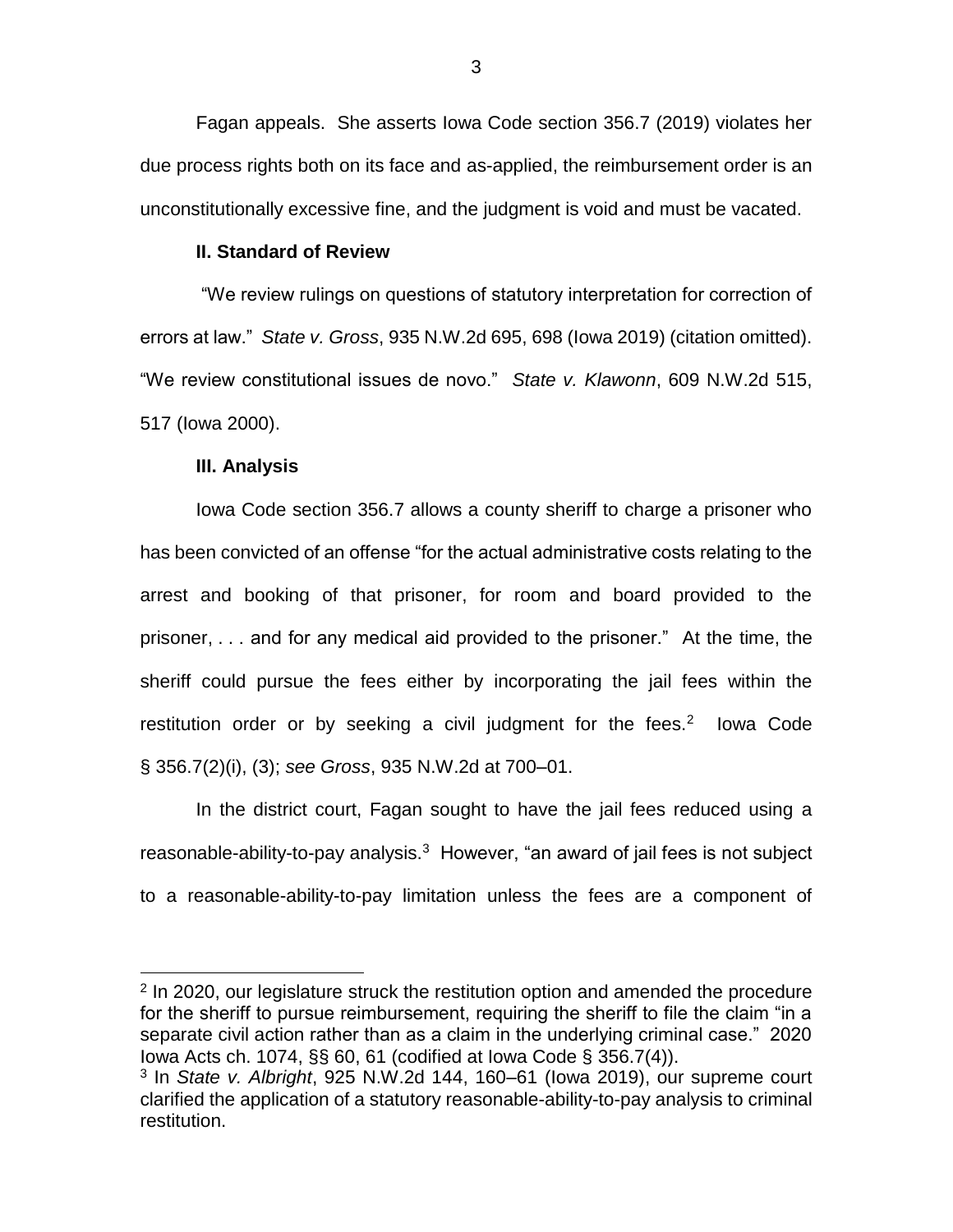restitution." *Gross*, 935 N.W.2d at 703. Here, the sheriff did not seek to have the fees incorporated into the restitution order, so the reimbursement order is a civil judgment and not subject to a reasonable-ability-to-pay limitation. *See id.*

Although Fagan's concern in the district court was her reasonable ability to pay, on appeal she raises constitutional issues of due process and excessive fines and asserts the judgment is void because it was entered against her without notice.

No claim of a procedural-due-process violation was raised or considered by the district court.<sup>4</sup> To preserve these issues, Fagan needed to file a motion for reconsideration in this civil judgment pursuant to Iowa Rule of Civil Procedure 1.904(2). She did not do so, and therefore, these claims is not preserved for our review.<sup>5</sup> *See Meier v. Senecaut*, 641 N.W.2d 532, 537 (Iowa 2002) ("It is a fundamental doctrine of appellate review that issues must ordinarily be both raised and decided by the district court before we will decide them on appeal.").

For her excessive-fine claim, Fagan told the district court her concern that "these fines are excessive." The State answers that this statement was insufficient to preserve error because she did not assert a violation of her constitutional rights. We agree with the State. *See Taft v. Iowa Dist. Ct.*, 828 N.W.2d 309, 322–23 (Iowa 2013) ("A party cannot preserve error for appeal by making only general

 $\overline{a}$ 

4

<sup>4</sup> Fagan also contends the district court violated Iowa Rule of Civil Procedure 1.211 by entering judgment against her while she was incarcerated without appointing a guardian ad litem. But, as the State notes, the rule does not apply where "a defendant prisoner, otherwise competent, appears and participates in the trial." *See In re Marriage of McGonigle*, 533 N.W.2d 524, 525 (Iowa 1995). Fagan appeared telephonically and participated in the hearing. Accordingly, rule 1.211 was not violated.

<sup>&</sup>lt;sup>5</sup> We have previously rejected a due process claim similar to the one Fagan makes here. *See State v. Bogdan*, No. 10-1156, 2011 WL 6660603, at \*1 (Iowa Ct. App. Dec. 21, 2011).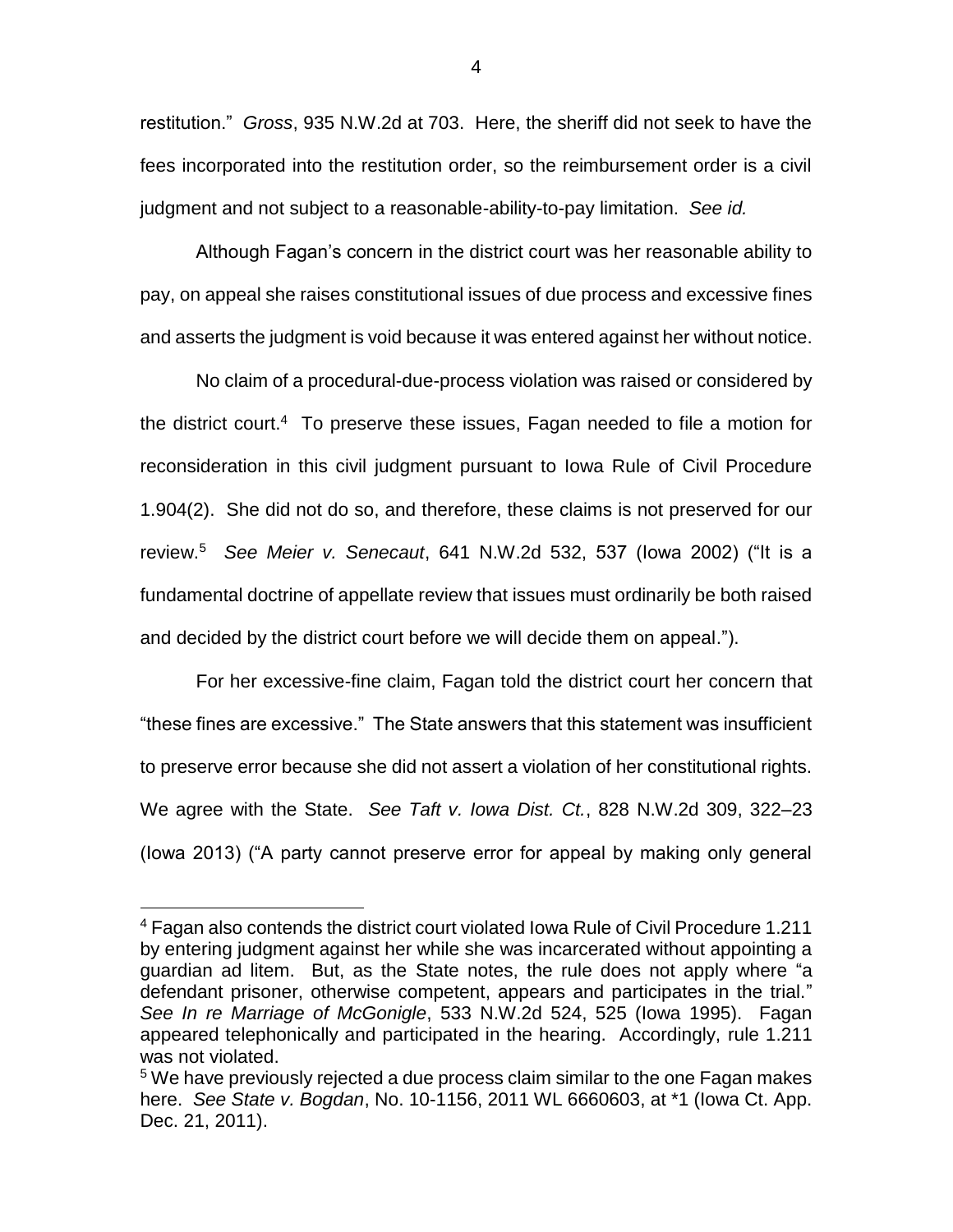reference to a constitutional provision in the district court and then seeking to develop the argument on appeal."). No argument was developed before the district court, nor was the excessive-fine issue decided in the resulting order. This issue is not preserved for our review.<sup>6</sup>

Finally, Fagan claims the judgment was void because it was entered against her without notice. The State counters the notice issue renders the judgment voidable, not void, and asserts Fagan did receive notice.

"A judgment is void when the court lacks jurisdiction of the parties or of the subject matter, lacks the inherent power to make or enter the particular order involved, or acts in a manner inconsistent with due process of law." *Opat v. Ludeking*, 666 N.W.2d 597, 606 (Iowa 2003) (citation omitted). A voidable judgment "is enforceable until reversed or vacated." *Id.* "Procedural irregularities or errors of law render a judgment voidable, not void." *Id.* 

"Normally, a judgment entered against a party without notice is void, as the court has no personal jurisdiction over the defendant." *Id.* Here, the court provided Fagan a hearing, Fagan appeared, and she challenged the civil judgment entered. The court concluded it did not have the discretion to alter the judgment. Despite the lack of the original notice, Fagan had the opportunity to present her objections at the hearing on the issue. *See State v. Roland*, No. 19-1434, 2020 WL 4497135, at \*1 (Iowa Ct. App. Aug. 5, 2020) ("In any event, due process only requires notice

 $\overline{a}$ 

 $6$  Although not preserved here, Fagan raises important questions on the punitive nature of jail fees, disproportionality, and the applicability of the excessive fines clauses of the state and federal constitutions to jail fees, which are not currently resolved by Iowa law.